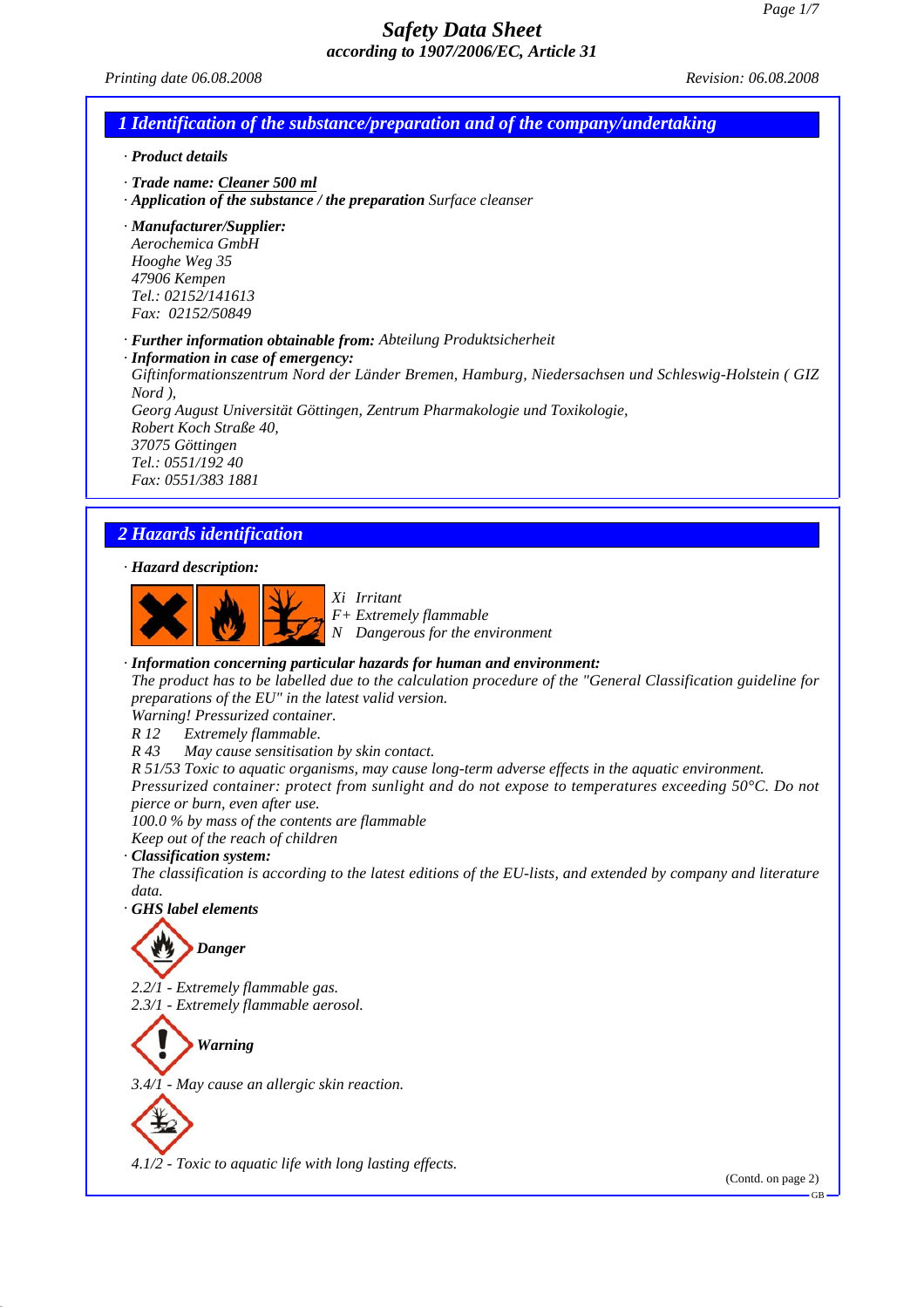*Printing date 06.08.2008 Revision: 06.08.2008*

#### *Trade name: Cleaner 500 ml*

|                                                                                                     | (Contd. of page 1) |
|-----------------------------------------------------------------------------------------------------|--------------------|
| $\cdot$ Prevention:                                                                                 |                    |
| Keep away from heat/sparks/open flames/hot surfaces. - No smoking.                                  |                    |
| Do not spray on an open flame or other ignition source.                                             |                    |
| Pressurized container: Do not pierce or burn, even after use.                                       |                    |
| Avoid breathing dust/fume/gas/mist/vapours/spray.                                                   |                    |
| Contaminated work clothing should not be allowed out of the workplace.                              |                    |
| Avoid release to the environment.                                                                   |                    |
| Wear protective gloves/protective clothing/eye protection/face protection.                          |                    |
| $\cdot$ Response:                                                                                   |                    |
| IF ON SKIN: Wash with plenty of soap and water.                                                     |                    |
| Specific treatment (see label).                                                                     |                    |
| If skin irritation or rash occurs: Get medical advice/attention.                                    |                    |
| Wash contaminated clothing before reuse.                                                            |                    |
| Leaking gas fire: Do not extinguish, unless leak can be stopped safely.                             |                    |
| Eliminate all ignition sources if safe to do so.                                                    |                    |
| Collect spillage.                                                                                   |                    |
| $\cdot$ Storage:                                                                                    |                    |
| Store in a well-ventilated place.                                                                   |                    |
| Protect from sunlight. Do no expose to temperatures exceeding $50^{\circ}$ C/122 $^{\circ}$ F.      |                    |
| $\cdot$ Disposal:                                                                                   |                    |
| Dispose of contents/container in accordance with local/regional/national/international regulations. |                    |

### *3 Composition/information on ingredients*

*<sup>·</sup> Description: Mixture of substances listed below with nonhazardous additions.*

| · Dangerous components:                       |                                                                                         |              |
|-----------------------------------------------|-----------------------------------------------------------------------------------------|--------------|
| $CAS: 64-17-5$                                | ethanol                                                                                 | 25-50%       |
| <i>EINECS:</i> 200-578-6 $F; R11$             |                                                                                         |              |
|                                               | Danger: $\otimes$ 2.6/2                                                                 |              |
| $CAS: 106-97-8$                               | butane                                                                                  | $25 - 50%$   |
| <i>EINECS:</i> 203-448-7 <b>1</b> $F+$ ; R 12 |                                                                                         |              |
|                                               | Danger: $\otimes$ 2.2/1                                                                 |              |
|                                               | <i>Warning</i> : $\bigotimes 2.5/L$                                                     |              |
| CAS: 8048-28-6                                | Citrus Dulcis                                                                           | $10 - 25%$   |
|                                               | $X_n$ , $X_i$ , $Y_n$ , $N$ ; R 10-38-43-50/53-65                                       |              |
|                                               | Danger: $\otimes$ 3.10/1                                                                |              |
|                                               | Warning: $\bigotimes 2.6/3$ ; $\bigotimes 4.1$ .C/1; $\bigotimes 3.2/2$ , 3.4.S/1       |              |
| CAS: 74-98-6                                  | propane                                                                                 | $2.5 - 10\%$ |
| <i>EINECS:</i> 200-827-9 $F$ F+; R 12         |                                                                                         |              |
|                                               | Danger: $\otimes$ 2.2/1                                                                 |              |
|                                               | <i>Warning</i> : $\diamondsuit$ 2.5/L                                                   |              |
|                                               | Additional information: For the wording of the listed risk phrases refer to section 16. |              |

### *4 First aid measures*

*· After inhalation:*

*Supply fresh air and to be sure call for a doctor.*

*In case of unconsciousness place patient stably in side position for transportation.*

- *· After skin contact: Immediately wash with water and soap and rinse thoroughly.*
- *· After eye contact: Rinse opened eye for several minutes under running water.*
- *· After swallowing: If symptoms persist consult doctor.*

(Contd. on page 3)

GB

*<sup>·</sup> Chemical characterization*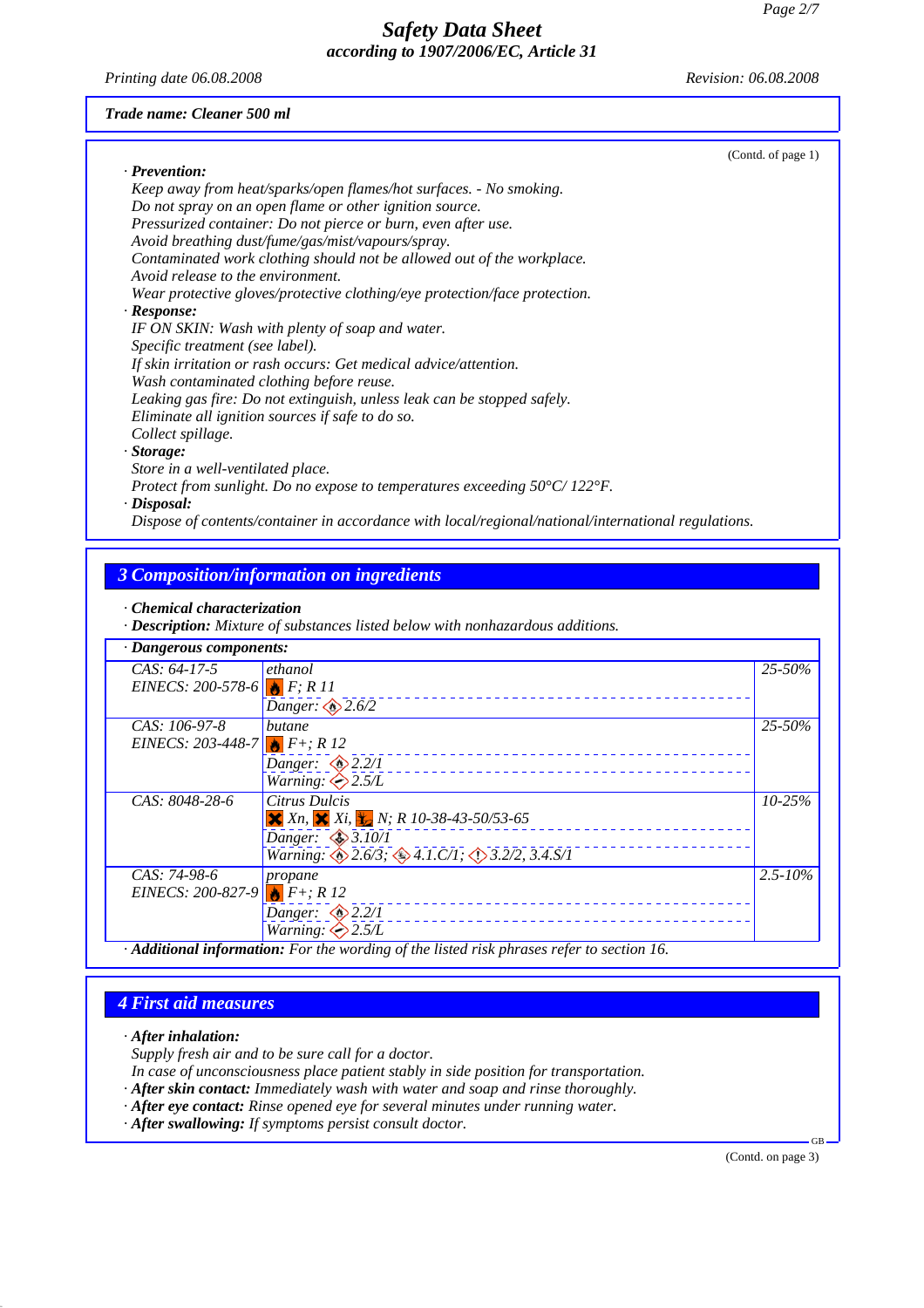*Printing date 06.08.2008 Revision: 06.08.2008 Revision: 06.08.2008* 

*Trade name: Cleaner 500 ml*

(Contd. of page 2)

### *5 Fire-fighting measures*

- *· Suitable extinguishing agents: CO2, sand, extinguishing powder. Do not use water.*
- *· For safety reasons unsuitable extinguishing agents: Water with full jet*
- *· Protective equipment: No special measures required.*

### *6 Accidental release measures*

*· Person-related safety precautions: Wear protective equipment. Keep unprotected persons away.*

*· Measures for environmental protection:*

*Do not allow product to reach sewage system or any water course.*

*Inform respective authorities in case of seepage into water course or sewage system.*

*Do not allow to enter sewers/ surface or ground water.*

*· Measures for cleaning/collecting:*

*Ensure adequate ventilation.*

*Do not flush with water or aqueous cleansing agents*

### *7 Handling and storage*

#### *· Handling:*

- *· Information for safe handling: Ensure good ventilation/exhaustion at the workplace. Open and handle receptacle with care.*
- *· Information about fire and explosion protection: Keep ignition sources away - Do not smoke. Protect against electrostatic charges. Pressurized container: protect from sunlight and do not expose to temperatures exceeding 50°C, i.e. electric lights. Do not pierce or burn, even after use. Do not spray onto a naked flame or any incandescent material.*

#### *· Storage:*

*· Requirements to be met by storerooms and receptacles: Store in a cool location.*

*Observe official regulations on storing packagings with pressurized containers.*

- *· Information about storage in one common storage facility: Not required.*
- *· Further information about storage conditions: Keep container tightly sealed. Do not seal receptacle gas tight. Store in cool, dry conditions in well sealed receptacles. Protect from heat and direct sunlight.*

### *8 Exposure controls/personal protection*

*· Additional information about design of technical facilities: No further data; see item 7.*

*· Ingredients with limit values that require monitoring at the workplace:*

*64-17-5 ethanol*

*WEL Long-term value: 1920 mg/m³, 1000 ppm*

#### *106-97-8 butane*

*WEL Short-term value: 1810 mg/m³, 750 ppm Long-term value: 1450 mg/m³, 600 ppm Carc (if more than 0.1% of buta-1.3-diene)*

*· Additional information: The lists valid during the making were used as basis.*

*· Personal protective equipment:*

*· General protective and hygienic measures: Immediately remove all soiled and contaminated clothing*

(Contd. on page 4)  $GR$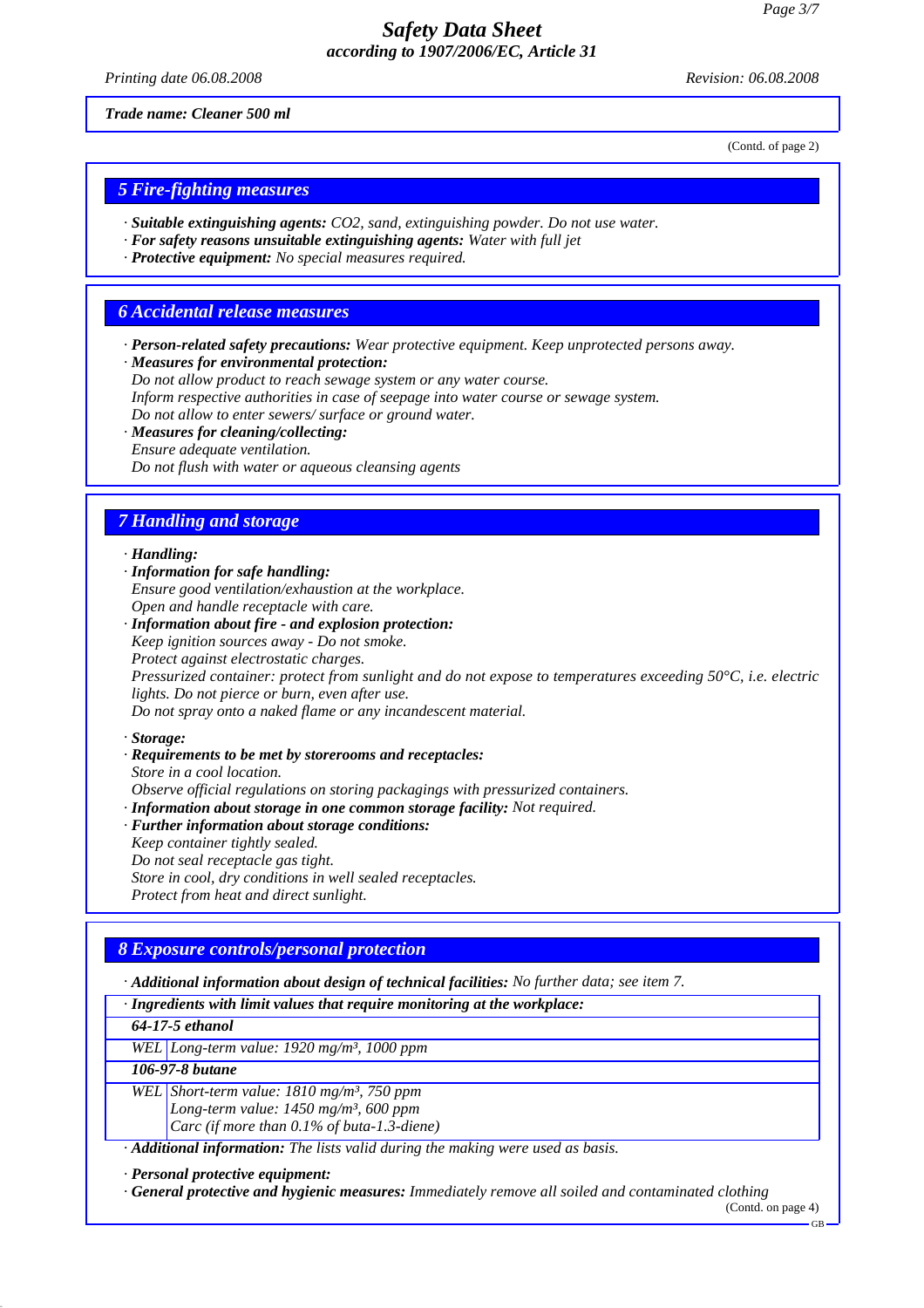*Printing date 06.08.2008 Revision: 06.08.2008*

(Contd. of page 3)

#### *Trade name: Cleaner 500 ml*

#### *· Respiratory protection:*

*In case of brief exposure or low pollution use respiratory filter device. In case of intensive or longer exposure use self-contained respiratory protective device.*

*Use suitable respiratory protective device in case of insufficient ventilation.*

### *· Protection of hands:*



*Protective gloves*

#### *· Material of gloves*

*The selection of the suitable gloves does not only depend on the material, but also on further marks of quality and varies from manufacturer to manufacturer. As the product is a preparation of several substances, the resistance of the glove material can not be calculated in advance and has therefore to be checked prior to the application.*

#### *· Penetration time of glove material*

*The exact break trough time has to be found out by the manufacturer of the protective gloves and has to be observed.*

*· Eye protection:*



*Tightly sealed goggles*

| <b>General Information</b>                                                                                              |                                                                                                |
|-------------------------------------------------------------------------------------------------------------------------|------------------------------------------------------------------------------------------------|
| Form:                                                                                                                   | Aerosol                                                                                        |
| Colour:<br>Odour:                                                                                                       | According to product specification<br>Characteristic                                           |
| Change in condition<br>Melting point/Melting range: Undetermined.<br><i>Boiling point/Boiling range:</i> $-44^{\circ}C$ |                                                                                                |
| · Flash point:                                                                                                          | $< 0^{\circ}C$                                                                                 |
| · Ignition temperature:                                                                                                 | $255^{\circ}C$                                                                                 |
| · Self-igniting:                                                                                                        | Product is not selfigniting.                                                                   |
| · Danger of explosion:                                                                                                  | Product is not explosive. However, formation of explosive air/vapour<br>mixtures are possible. |
| · Explosion limits:                                                                                                     |                                                                                                |
| Lower:                                                                                                                  | $0.7$ Vol %                                                                                    |
| Upper:                                                                                                                  | $15.0$ Vol %                                                                                   |
| $\cdot$ Vapour pressure at 20 $\rm ^{\bullet}C\rm ^{\cdot}$                                                             | $2700$ hPa                                                                                     |
| $\cdot$ Density at 20 $\degree$ C:                                                                                      | $0.477$ g/cm <sup>3</sup>                                                                      |
| $\cdot$ Solubility in / Miscibility with<br>water:                                                                      | Not miscible or difficult to mix.                                                              |
| · Solvent content:                                                                                                      |                                                                                                |
| Organic solvents:<br>$VOC$ (EC)                                                                                         | 100.0%<br>100.00%                                                                              |

(Contd. on page 5)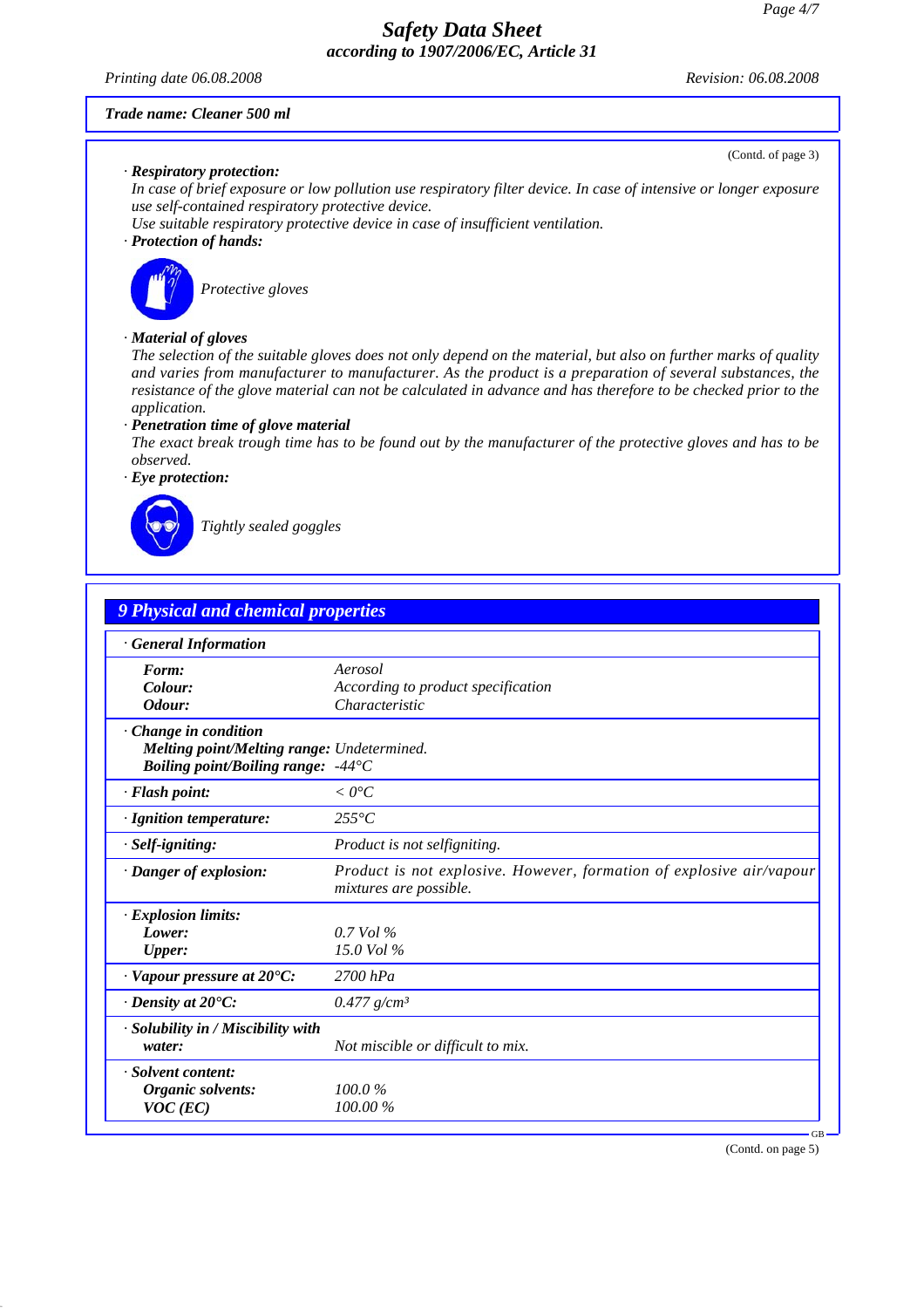*Printing date 06.08.2008 Revision: 06.08.2008 Revision: 06.08.2008* 

*Trade name: Cleaner 500 ml*

(Contd. of page 4)

### *10 Stability and reactivity*

- *· Thermal decomposition / conditions to be avoided: No decomposition if used according to specifications.*
- *· Dangerous reactions No dangerous reactions known.*
- *· Dangerous decomposition products: No dangerous decomposition products known.*

### *11 Toxicological information*

#### *· Acute toxicity:*

#### *· LD/LC50 values relevant for classification:*

### *8048-28-6 Citrus Dulcis*

- *Oral LD50 >5700 mg/kg (rat)*
- *Dermal LD50 >5000 mg/kg (rat) >2000 mg/kg (rabbit)*
	-

# *· Primary irritant effect:*

- *· on the skin: No irritant effect.*
- *· on the eye: No irritating effect.*
- *· Sensitization: Sensitization possible through skin contact.*
- *· Additional toxicological information:*
- *The product shows the following dangers according to the calculation method of the General EU Classification Guidelines for Preparations as issued in the latest version: Irritant*
- *· Sensitisation May cause sensitisation by skin contact.*

### *12 Ecological information*

- *· Ecotoxical effects:*
- *· Remark: Toxic for fish*
- *· General notes:*

*Water hazard class 1 (German Regulation) (Self-assessment): slightly hazardous for water*

*Do not allow undiluted product or large quantities of it to reach ground water, water course or sewage system.*

*Also poisonous for fish and plankton in water bodies. Toxic for aquatic organisms*

### *13 Disposal considerations*

- *· Product:*
- *· Recommendation*
- *Must not be disposed together with household garbage. Do not allow product to reach sewage system.*
- *· Uncleaned packaging:*
- *· Recommendation: Disposal must be made according to official regulations.*

*14 Transport information*

*· Land transport ADR/RID (cross-border)*



*· ADR/RID class: 2 5F Gases.*

(Contd. on page 6)

GB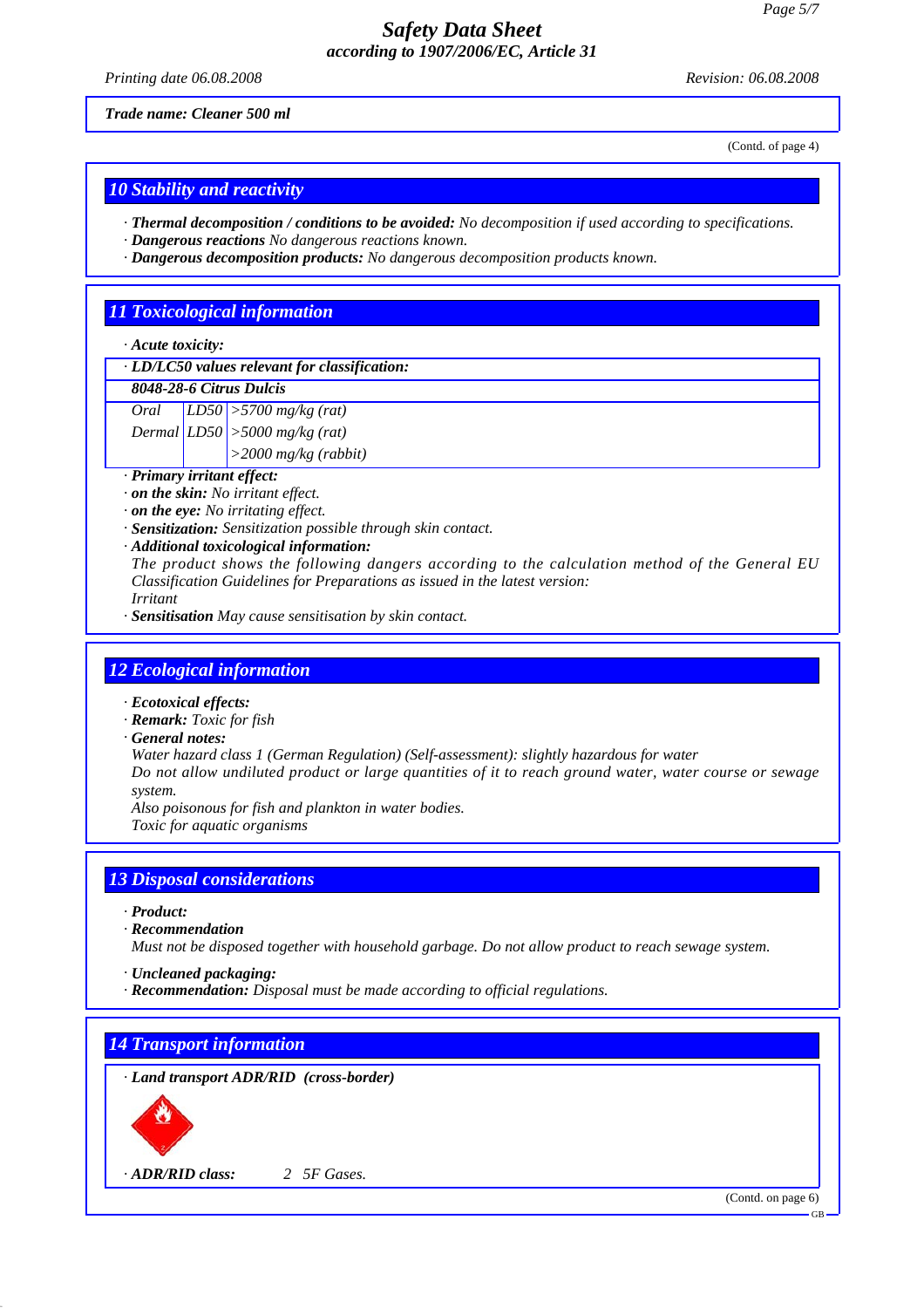*Printing date 06.08.2008 Revision: 06.08.2008*

*Trade name: Cleaner 500 ml*

|                                           | (Contd. of page 5)                             |  |
|-------------------------------------------|------------------------------------------------|--|
| · Danger code (Kemler): -                 |                                                |  |
| $\cdot$ UN-Number:                        | 1950                                           |  |
| · Packaging group:                        |                                                |  |
| · Hazard label:                           | 2.1                                            |  |
| · Description of goods: 1950 AEROSOLS     |                                                |  |
| · Maritime transport IMDG:                |                                                |  |
|                                           |                                                |  |
| · <b>IMDG</b> Class:                      | 2.1                                            |  |
| $\cdot$ UN Number:                        | 1950                                           |  |
| $\cdot$ <i>Label</i>                      | 2.1                                            |  |
| · Packaging group:                        |                                                |  |
| · EMS Number:                             | $F$ -D,S-U                                     |  |
| $\cdot$ Marine pollutant:                 | Yes                                            |  |
| · Proper shipping name: AEROSOLS          |                                                |  |
| · Air transport ICAO-TI and IATA-DGR:     |                                                |  |
| · ICAO/IATA Class:                        | 2.1                                            |  |
| · UN/ID Number:                           | 1950                                           |  |
| $\cdot$ <i>Label</i>                      | 2.1                                            |  |
| · Packaging group:                        |                                                |  |
|                                           | · Proper shipping name: AEROSOLS, flammable    |  |
| · Environmental hazards: Marine pollutant | · UN "Model Regulation": UN1950, AEROSOLS, 2.1 |  |

# *15 Regulatory information*

*· Labelling according to EU guidelines:*

*The product has been classified and marked in accordance with EU Directives / Ordinance on Hazardous Materials.*

- *· Code letter and hazard designation of product:*
- *Xi Irritant*
- *F+ Extremely flammable*
- *N Dangerous for the environment*
- *· Hazard-determining components of labelling: Citrus Dulcis*

#### *· Risk phrases:*

- *12 Extremely flammable.*
- *43 May cause sensitisation by skin contact.*

*51/53 Toxic to aquatic organisms, may cause long-term adverse effects in the aquatic environment.*

### *· Safety phrases:*

- *2 Keep out of the reach of children.*
- *3 Keep in a cool place.*
- *23 Do not breathe gas/fumes/vapour/spray (appropriate wording to be specified by the manufacturer).*
- *24 Avoid contact with skin.*

(Contd. on page 7)

GB